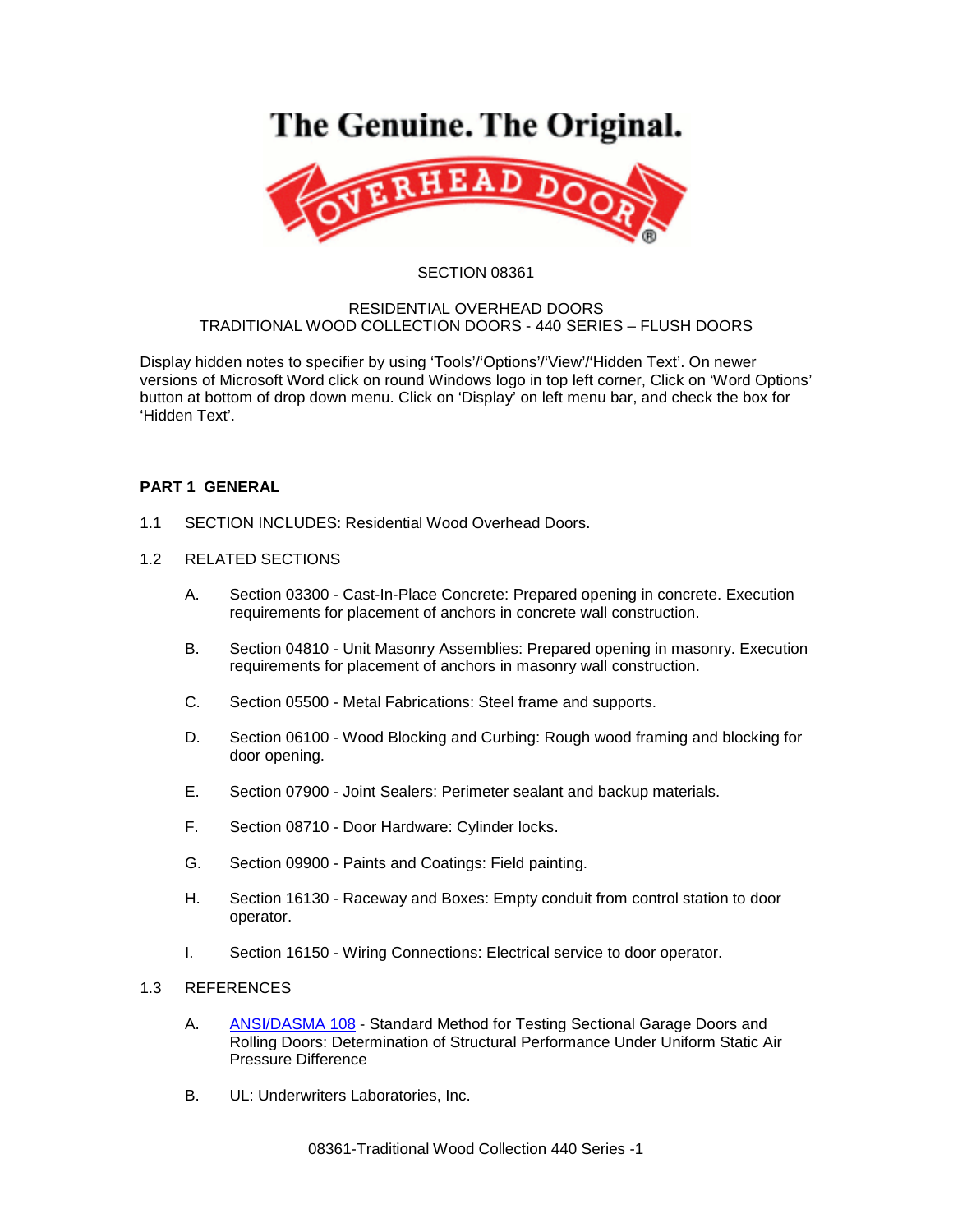C. ULC: Underwriters Laboratories of Canada.

## 1.4 DESIGN / PERFORMANCE REQUIREMENTS

- A. Wind Loads: Design and size components to withstand loads caused by pressure and suction of wind acting normal to plane of wall as calculated in accordance with applicable code.
	- 1. Design pressure of \_\_\_\_\_\_\_\_ lb/sq ft (\_\_\_\_\_\_\_\_\_kPa).
- B. Wiring Connections: Requirements for electrical characteristics. 1. 115 volts, single phase, 60 Hz.
- C. Products Requiring Electrical Connection: Listed and classified by Underwriters Laboratories, Inc. acceptable to authority having jurisdiction as suitable for purpose specified.
- D. Single-Source Responsibility: Provide doors, tracks, motors, and accessories from one manufacturer for each type of door. Provide secondary components from source acceptable to manufacturer of primary components.

#### 1.5 SUBMITTALS

- A. Submit under provisions of Section 01300.
- B. Product Data: Manufacturer's data sheets on each product to be used, including:
	- 1. Preparation instructions and recommendations.
	- 2. Storage and handling requirements and recommendations.
	- 3. Installation methods.
- C. Shop Drawings: Indicate plans and elevations including opening dimensions and required tolerances, connection details, anchorage spacing, hardware locations, and installation details.
- D. Selection Samples: For each finish product specified, two complete sets of color chips representing manufacturer's full range of available colors and patterns.
- E. Verification Samples: For each finish product specified, two samples, minimum size 6 inches (150 mm) square, representing actual product, color, and patterns.
- F. Manufacturer's Certificates: Certify products meet or exceed specified requirements.
- G. Operation and Maintenance Data.

#### 1.6 QUALITY ASSURANCE

- A. Manufacturer Qualifications: Company specializing in manufacturing products specified in this section with minimum five years documented experience.
- B. Installer Qualifications: Authorized representative of the manufacturer with minimum five years documented experience.
- C. Products Requiring Electrical Connection: Listed and classified by Underwriters Laboratories, Inc. acceptable to authority having jurisdiction as suitable for purpose specified.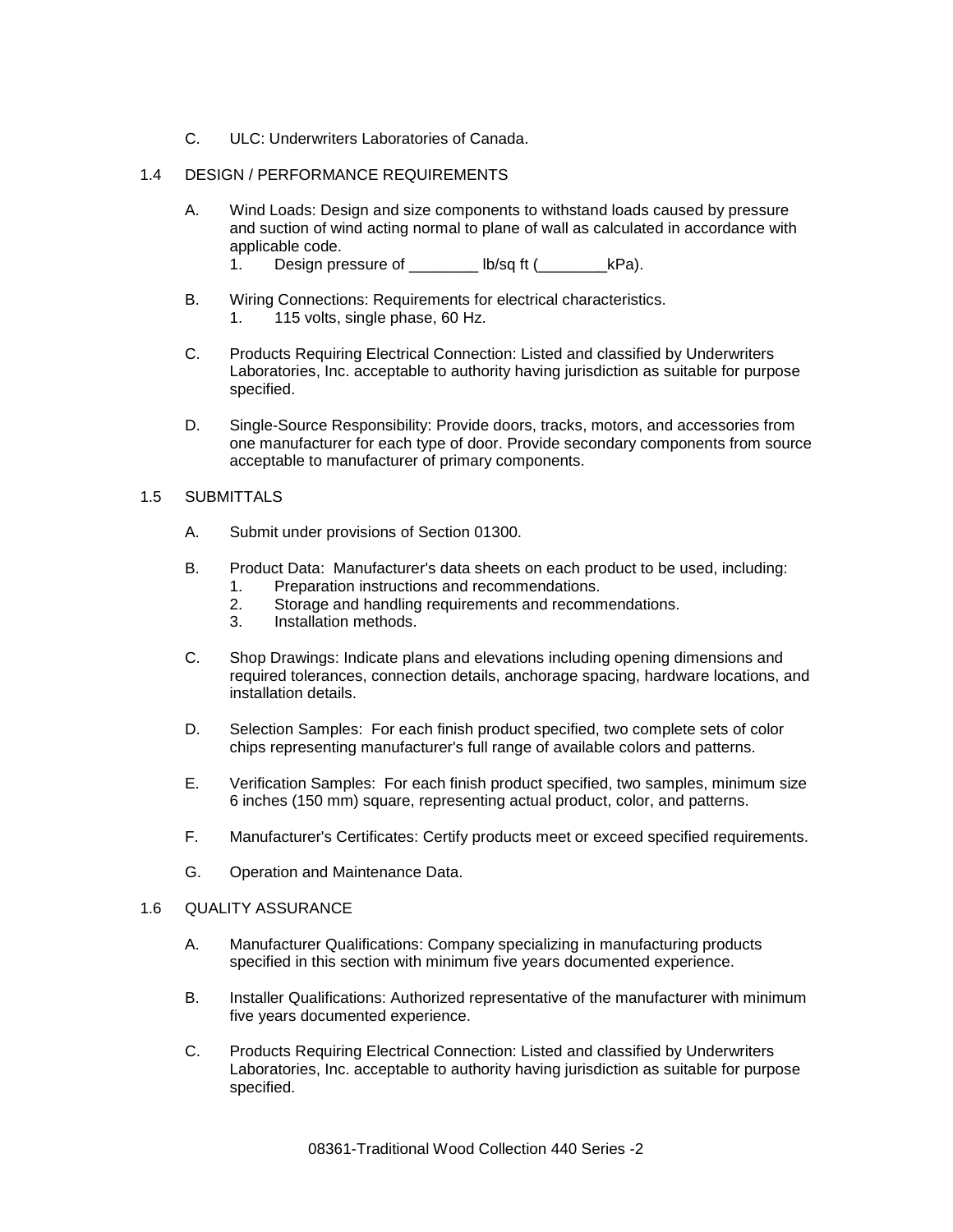- 1.7 DELIVERY, STORAGE, AND HANDLING
	- A. Store products in manufacturer's unopened labeled packaging until ready for installation.
	- B. Protect materials from exposure to moisture until ready for installation.
	- C. Store materials in a dry, ventilated weathertight location.
	- D. Store and dispose of solvent-based materials, and materials used with solventbased materials, in accordance with requirements of local authorities having jurisdiction.

# **PART 2 PRODUCTS**

- 2.1 MANUFACTURERS
	- A. Acceptable Manufacturer: Overhead Door Corp., 2501 S. State Hwy. 121 Bus., Suite 200, Lewisville, TX 75067. ASD. Tel. Toll Free: (800) 929-3667. Phone: (469) 549- 7100. Fax: (972) 906-1499. Web Site: [www.overheaddoor.com.](http://www.overheaddoor.com/) E-mail: [info@overheaddoor.com.](mailto:info@overheaddoor.com)
	- B. Substitutions: Not permitted.
	- C. Requests for substitutions will be considered in accordance with provisions of Section 01600.

# 2.2 RESIDENTIAL WOOD OVERHEAD DOORS

- A. Insulated Wood Sectional Overhead Doors: Traditional Wood Collection Flush Series Insulated Wood Doors by Overhead Door Corporation.
	- 1. Door Assembly: Two sided smooth flush wood panels with insulated core on Hemlock frame. Finger jointed rails and stiles frame construction.
		- a. Size: As indicated on the Drawings.
		- b. Panel Thickness: 1-3/8 inches (34.93 mm).
		- c. Panel Style: Shiplap flush panels.
		- d. Model 440
			- (a) Exterior: Primed smooth hardboard
			- (b) Interior: Primed smooth hardboard
		- e. Model 442
			- (a) Exterior: Primed rough-sawn hardboard
			- (b) Interior: Primed smooth hardboard
		- f. Model 444
			- (a) Exterior: Smooth plywood
			- (b) Interior: Smooth plywood
			- (c) Interior: Primed smooth hardboard
		- g. Model 445
			- (a) Exterior: Primed rough-sawn hardboard
			- (b) Interior: Primed smooth hardboard
		- h. Insulation: Full cavity expanded polystyrene.
		- i. Thermal Value: R-value of 4.75.
		- j. Window Design:
			- 1) Window Location: Top section.
			- 2) Glass: 1/8 inch (3 mm) SSB clear glass.

08361-Traditional Wood Collection 440 Series -3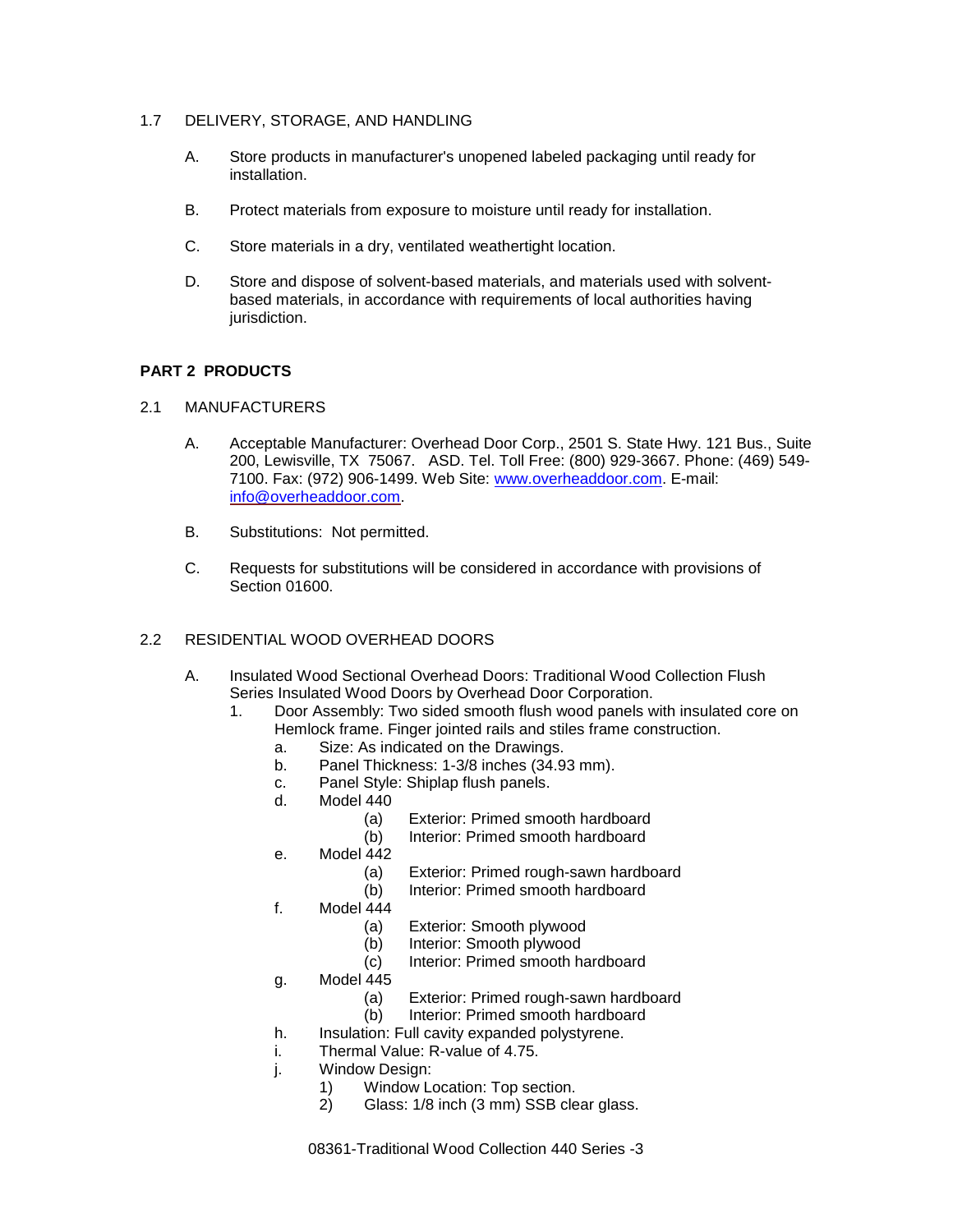- 2. Finish/Color:
	- a. Paint grade, factory primed white. Sanding is required prior to topcoat.
	- b. Stain grade factory sealed. Sanding is required prior to topcoat.
- 3. Hardware: 14-gauge hinges. Sections through drilled on ends.
- 4. Springs: torsion springs.
	- a. 10,000 cycle.
	- b. 25,000 cycle.
	- c. 50,000 cycle.
- 5. Lock: Interior mounted slide lock.
- 6. Weatherstripping: Co-extruded PVC bulb-type strip at bottom.
- 7. Track: Provide track as recommended by manufacturer to suit loading required and clearances available.
- 8. Rollers:
	- a. 10-ball steel.
	- b. Ball Bearing, Nylon coated.
- 9. Manual Operation.
- 10. Electric Openers.

# **PART 3 EXECUTION**

- 3.1 EXAMINATION
	- A. Do not begin installation until openings and substrates have been properly prepared.
	- B. Verify wall openings are ready to receive work and opening dimensions and tolerances are within specified limits.
	- C. Verify electric power is available and of correct characteristics.
	- D. If preparation is the responsibility of another installer, notify Architect of unsatisfactory preparation before proceeding.
- 3.2 PREPARATION
	- A. Clean surfaces thoroughly prior to installation.
	- B. Prepare surfaces using the methods recommended by the manufacturer for achieving the best result for the substrate under the project conditions.

#### 3.3 INSTALLATION

- A. Install overhead doors, track and openers in accordance with approved shop drawings and the manufacturer's printed instructions.
- B. Coordinate installation with adjacent work to ensure proper clearances and allow for maintenance.
- C. Anchor assembly to wall construction and building framing without distortion or stress.
- D. Securely brace door tracks suspended from structure. Secure tracks to structural members only.
- E. Fit and align door assembly including hardware.